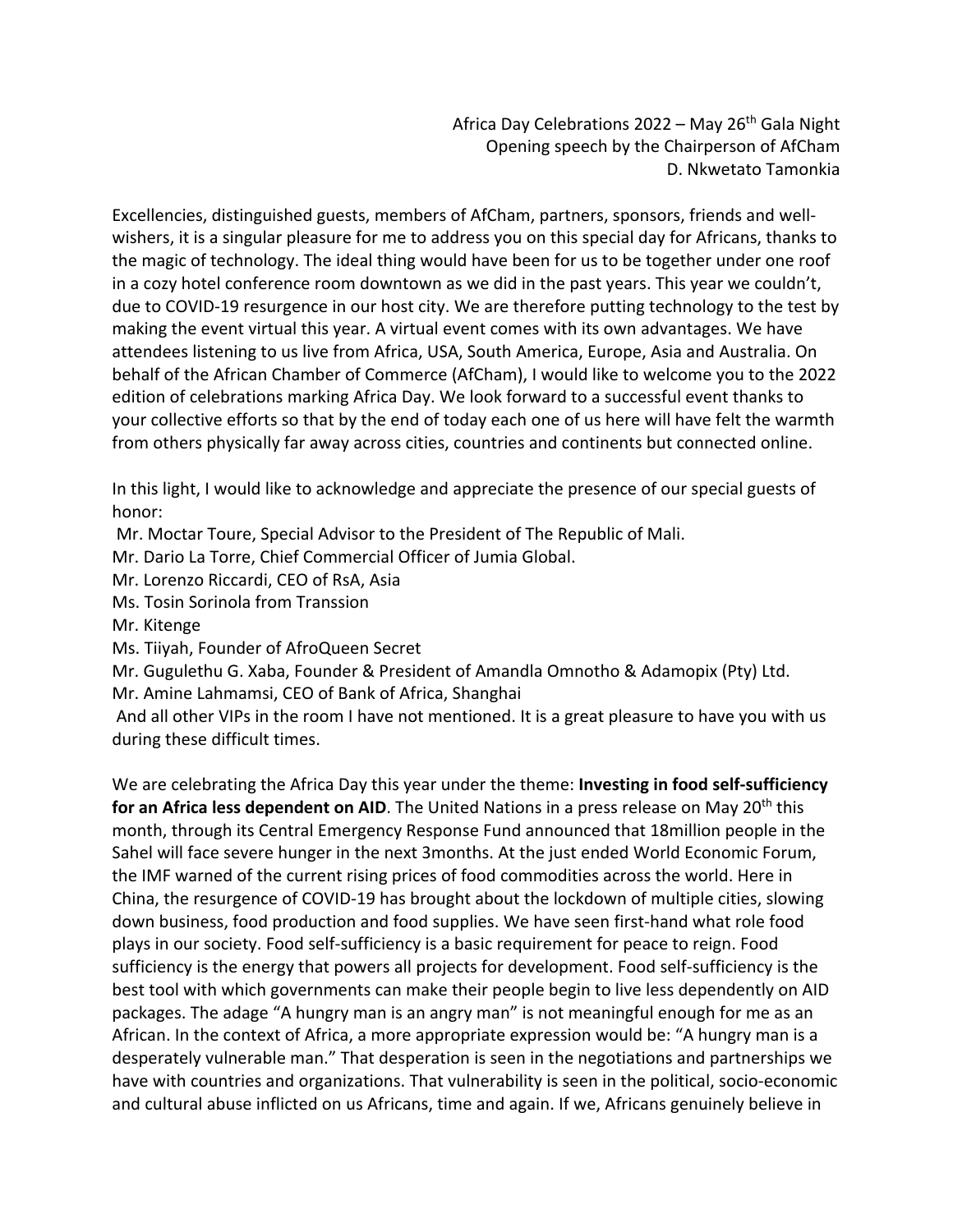Agenda 2063 laid down by the African Union, we must start investing in food self-sufficiency right now. We must be able to feed ourselves sufficiently before we think about building skyscrapers and fancy monuments, and this message concerns every one of us because every African I know has land, fertile land that can produce enough food to feed him and his family. Hunger and famine shouldn't therefore make any sense to Africa, the most fertile land on planet earth.

AID is a good thing at all levels because nobody can accomplish everything without help. No country in the world has achieved development without foreign aid. However, there is the bad side of aid, especially aid that comes with strings attached and hidden agenda. Too much dependence on aid gives birth to laziness and lack of creativity. We Africans must begin to look at foreign aid only as a bonus on solutions to our problems we must have found. If aid alone could develop a place, Africa would be the most developed part of the world. The more we ask for foreign aid and wait for it to come with all its strings attached, the more vulnerable and compromised we become.

The world is in turmoil, the threat of famine, growing inflation, pandemics, armed conflicts, economic crisis, etc. as countries across the globe rethink their geostrategies and geopolitics. Some old alliances are loosening. Others are tightening up and new alliances are being born. Leaders across the globe are working day and night to cater to the interests of their people. "No nation has friends, only interests" Charles De Gaulle once said. This quote is more than ever illustrative now. We see leaders of different countries flying across the world to meet other leaders every day in recent times. Why? Because something is amiss. All is not well. In the context of Africa and to those who have read Things Fall Apart by Chinua Achebe, "A toad does not run in the daytime for nothing". In these troubling times, are our leaders in Africa looking out for our interests? Yes, I am sure they are. Are they doing that enough? That, I am not sure. What I can say is that the world is experiencing a lot of strategic realignments to which future generations will be bound. And every leader is called upon right now to make the best moves possible on the global chess board, to ensure a big win for his people in the future. To our leaders in Africa, I say, in you we trust our future.

Africa has the biggest diaspora in the world. We Africans are in every corner of the globe working, resisting adversity and surviving against all odds. We need the fighting spirit of Mama Africa in us always, wherever we go, out of Africa. That is one reason why we celebrate this day. It is an opportunity for Africans all over the world to reconnect with their roots, find strength and progress. In recent years, Africans in the diaspora have begun to mobilize, point out the mistakes we have made in the past and brainstorm on how development can come to the continent. We brainstorm in forums on and offline every day because Africans in the diaspora have seen first-hand how other countries are fast developing and are willing to bring the secrets home if given the chance and support by our leadership back in Africa. The African Union has endorsed the crucial role the African diaspora plays in the development of the continent through various initiatives and the creation of many commissions and articles but at the level of individual African countries, there is still a lot to be done. The African Child who fled the land because of one or two reasons has now understood that no matter where you go,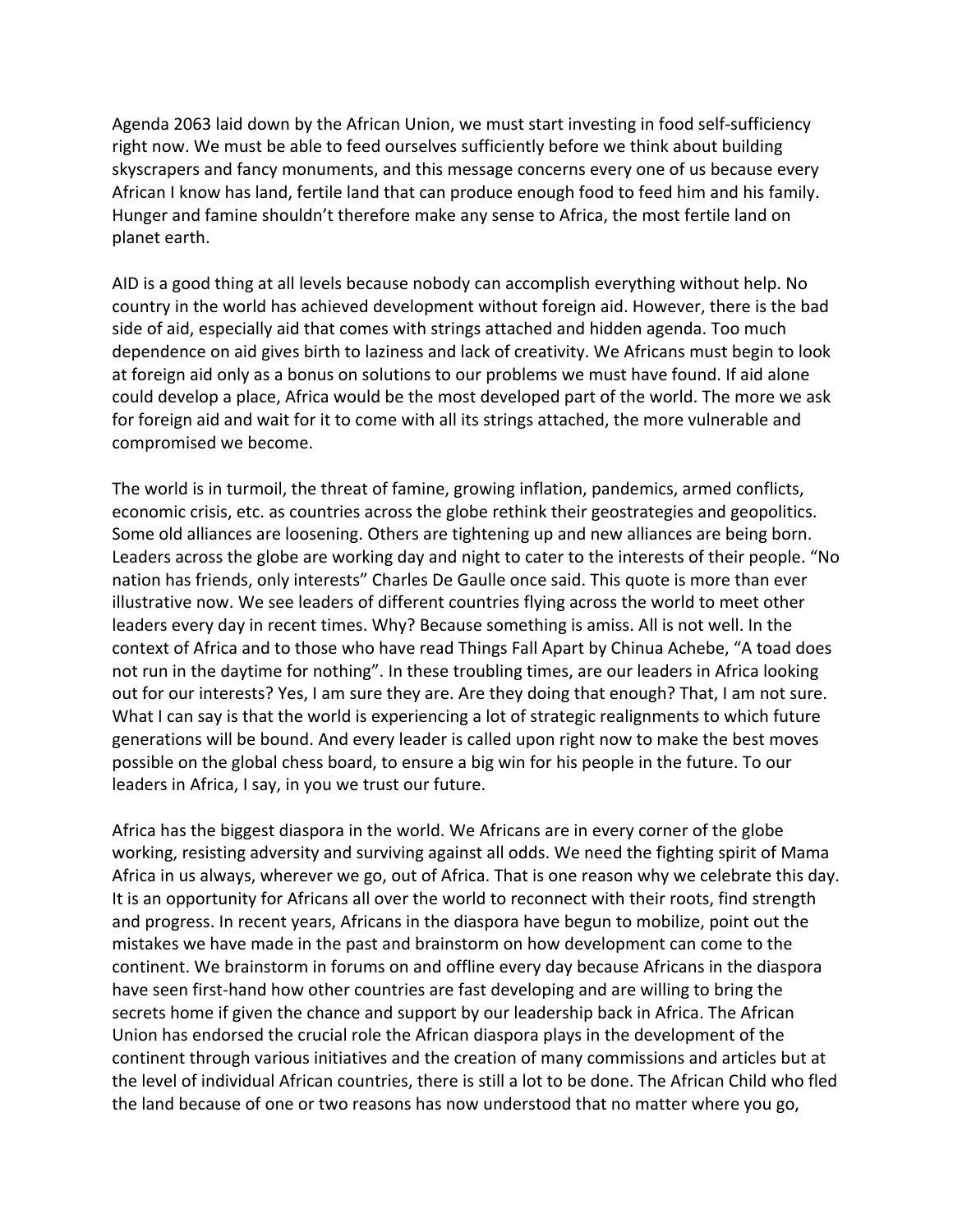home is home. If our leaders say come home, there is room to settle, there is the ease of doing business, there is the ease of movement around the continent, we shall all go home tomorrow morning because we want to build and develop homeland. The more children of Africa flee the land because of lack of opportunities, the more vulnerable the land becomes to invaders.

As a Chamber of Commerce, we at AfCham have promoted Africa in all dimensions, encouraging people from all over the world to visit Africa, to go and invest in Africa. We have told the world how abundant the opportunities in Africa are. People have listened to us and are now moving in. Companies are relocating their factories to Africa in large numbers. Megaconstruction projects are ongoing across the continent. You now hear everyone saying Africa is the future. Think of China in the 90s. Think of Africa now. This is a good thing when you look at it superficially but a scary thing when you think of it deeply sometimes. As Africans, especially those of us living out of Africa, let us ask ourselves this question: With hundreds of thousands of young and talented Africans leaving the continent every year, settling out of Africa, promoting Africa, telling the world how Africa is full of opportunities for business and growth, encouraging relocation to Africa, how will the continent of Africa look like in 2063? I leave you to ponder. English people say, "**Be careful what you wish for."**

Now we have the African Continental Free Trade Area (AfCFTA). It is a good thing for us if and only if we make good use of it. How can we make good use of it? By following the guidance of a leadership that wants the best for its people. Our youths also have the responsibility to grab the opportunities that currently exist, think smart and avoid the compromises parents, grandparents and ancestors made under the circumstances that surrounded them. To our youths, even as you complain, work harder to reverse trends that have placed you under the stigmas we hate so much. If a post in the media offends you do not sit quiet. Write back, reply and better still, do something, no matter how small it is to enlighten the offender. In that way we effect change. We are the change we are waiting for. Always have this African proverb in mind. "If you make yourselves bananas, monkeys will come for you." African youths deserve better opportunities, especially as Africa counts on them as the main strength. Technologies like the Internet have brought about a plethora of opportunities that past generations didn't have. Are you using social media or social media is using you? Gone are the days when gov't jobs in the civil service were the dream thing. Today the dream thing is sustainable talent and entrepreneurship, because the new big thing is called the talent economy. The talents of our youths form the centerpiece of that economy and are our most precious bargaining chip. May these talents not be limited to unique dance steps and sports. May they extend across all sectors of science, technology, business and economic development too.

We went to school, graduated with piles of certificates, got jobs and have been working hard for decades upon decades as employees in companies everywhere around the globe. At NASA you will find Africans as employees. At the United Nations You will find Africans as employees. In every top company in the world, you have Africans working as employees. Wonderful! We're missing out on something very important however: Ownership. Many Africans still think employee status is the best thing that can happen to us. We think ownership is a thing for the